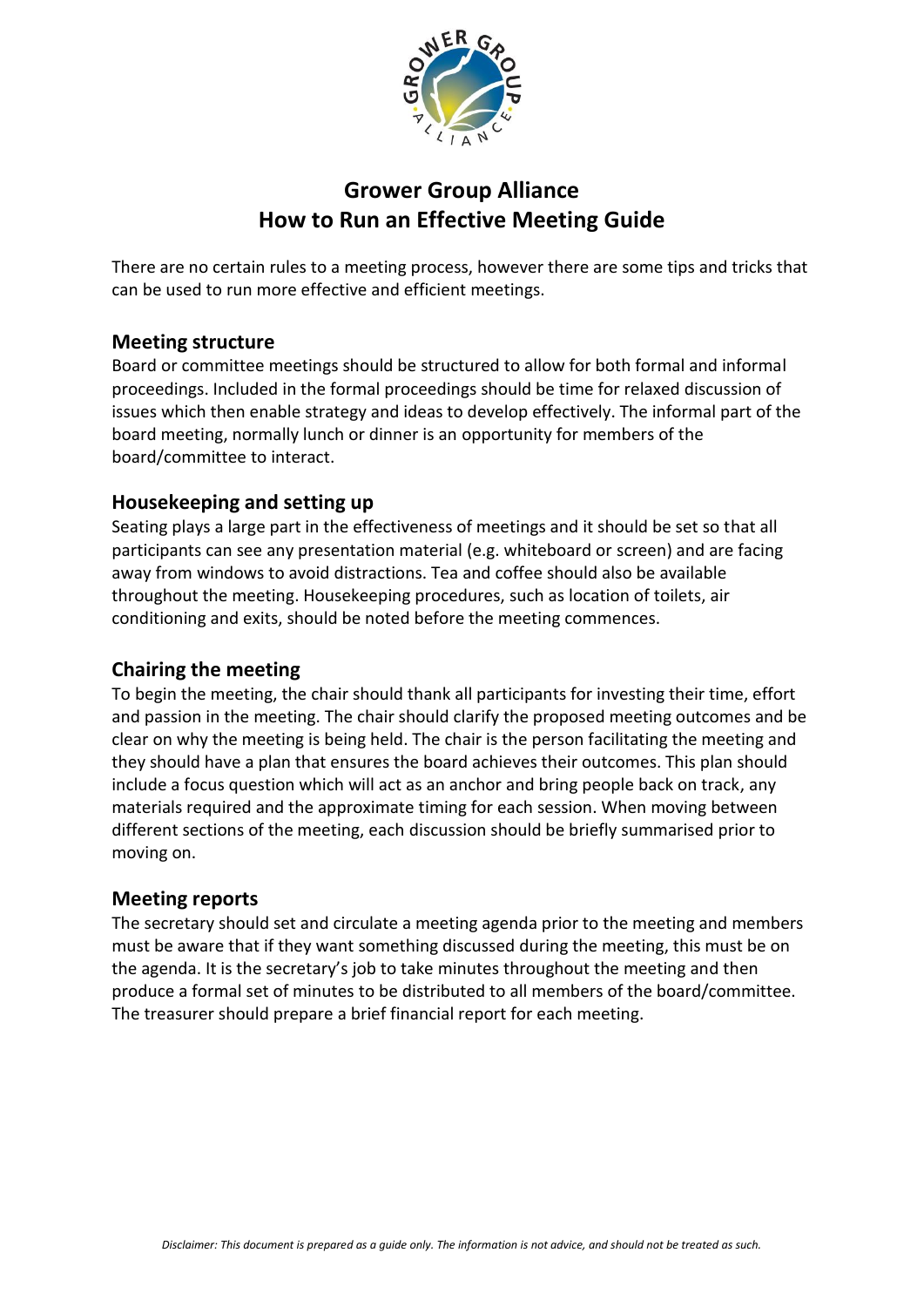

### **Ten quick ways to improve the efficiency and effectiveness of a meeting:**

- 1. Provide name tags for everyone at every meeting.
- 2. Make a poster of frequently used external and internal acronyms and post on the wall of every meeting.
- 3. Write an 'anticipated action' for each agenda item.
- 4. Ensure that each person contributes by saying at least one thing at every meeting. This is the chair's responsibility but everyone can help.
- 5. No on-way communication from staff. If you have a regular CEO's report on the agenda, or if a program director is giving you a briefing, be sure that such presentations get a response from the board.
- 6. Don't include committee reports on the agenda just to make the committee feel useful. If a committee has done work but doesn't need it discussed, put the committee report in the board papers.
- 7. Get on top of the big issues first. What are the three most important matters facing the organisation?
- 8. Encourage 'dumb' questions, respectful dissent and authentic disagreements. Find a chance to be encouraging at every meeting.
- 9. Make sure the room is comfortable not too hot and not too crowded. Offer water, tea and coffee and something light to eat such as biscuits or fruit.
- 10. Keep to time, adjourn on time, or agree to stay later. Twenty minutes before the scheduled end of the meeting, the chair should ask whether the group wants to stay later.

## **Closing the meeting**

At the close of the meeting, the chair should present a brief summary on topics covered and some of the results from each section. Identify the key outcomes and describe how the information gathered will be used in the future. To finish, thank all participants for their commitment and participation.